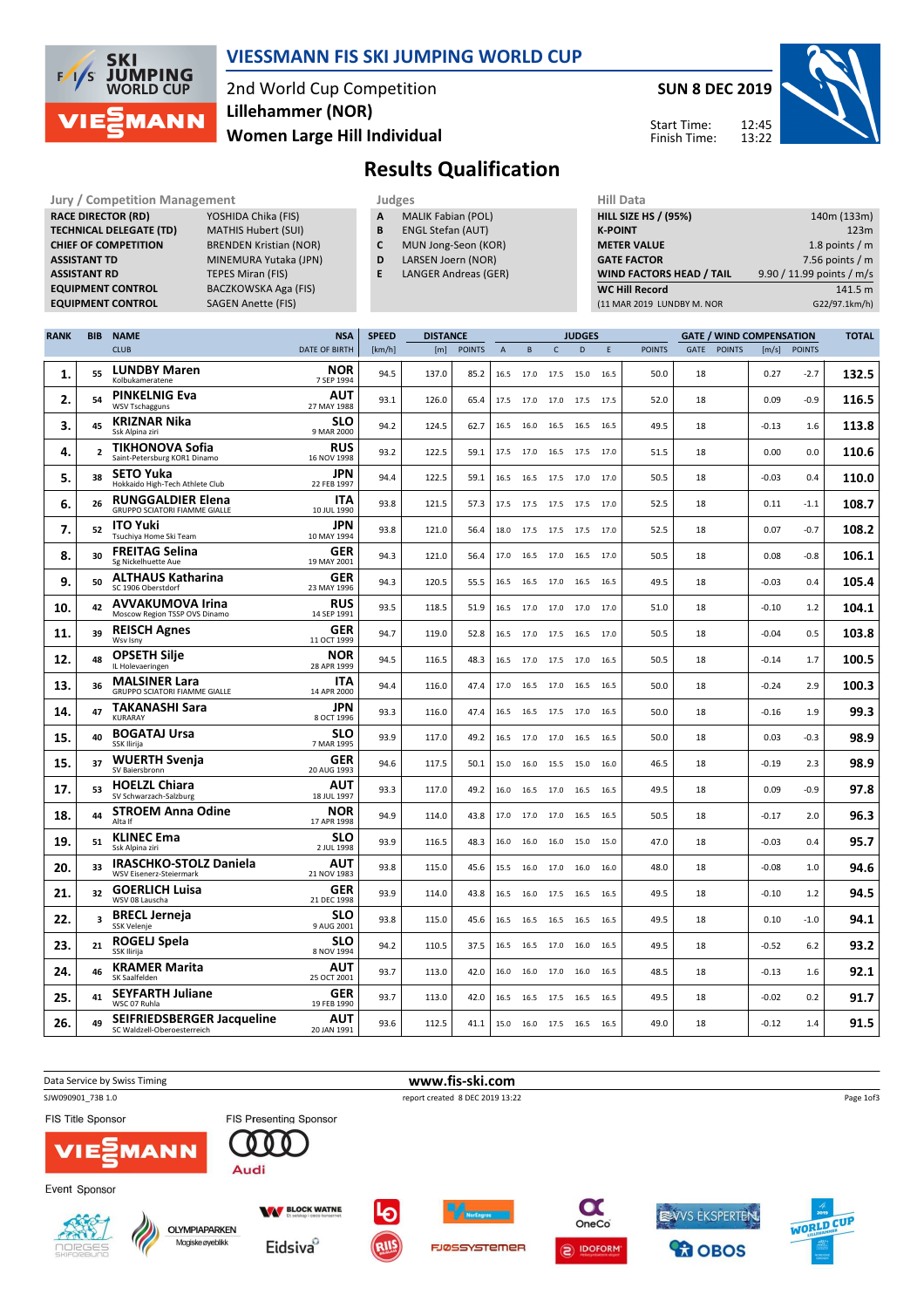

#### VIESSMANN FIS SKI JUMPING WORLD CUP

2nd World Cup Competition Women Large Hill Individual Lillehammer (NOR)

SUN 8 DEC 2019

Start Time: Finish Time:



## Results Qualification

| <b>POINTS</b><br><b>CLUB</b><br>DATE OF BIRTH<br>[m]<br><b>POINTS</b><br>D<br><b>POINTS</b><br>GATE<br><b>POINTS</b><br>[m/s]<br>[km/h]<br>$\mathsf A$<br>B<br>$\mathsf{C}$<br>Ε<br><b>IWABUCHI Kaori</b><br>JPN<br>27.<br>22<br>93.9<br>109.0<br>34.8<br>49.0<br>18<br>$-0.49$<br>5.9<br>15.5<br>16.5<br>17.0<br>16.5<br>16.0<br>Kitano Construction Corp. Ski Club<br>28 APR 1993<br><b>ROU</b><br><b>HARALAMBIE Daniela</b><br>28.<br>29<br>18<br>93.5<br>112.5<br>41.1<br>49.5<br>0.10<br>$-1.0$<br>17.0<br>16.5<br>16.5<br>16.5<br>16.5<br>14 AUG 1997<br>CS Dinamo Bucuresti-Centrul Sportiv<br><b>SHPYNEVA Anna</b><br><b>RUS</b><br>29.<br>6<br>92.5<br>112.0<br>40.2<br>49.0<br>18<br>0.00<br>0.0<br>16.0<br>16.5<br>16.0<br>16.5<br>16.5<br>Saint-Petersburg Sdusshor<br>3 JAN 2002<br>CHN<br>LI Xueyao<br>30.<br>10<br>93.7<br>47.0<br>18<br>0.26<br>114.0<br>43.8<br>16.0<br>15.5<br>15.0<br>16.0<br>$-2.6$<br>15.5<br>Chinese Ski Association<br>11 APR 1995<br>JPN<br><b>MARUYAMA Nozomi</b><br>31.<br>43<br>93.7<br>110.0<br>48.0<br>18<br>$-0.14$<br>1.7<br>36.6<br>16.0<br>16.5<br>15.5<br>16.0<br>16.0<br>Meiji University<br>2 JUN 1998<br><b>CLAIR Julia</b><br><b>FRA</b><br>32.<br>34<br>109.0<br>49.0<br>18<br>$-0.12$<br>93.4<br>34.8<br>1.4<br>16.5<br>16.5<br>16.5<br>16.0<br>16.0<br>Xonrupt<br>20 MAR 1994<br><b>PTACKOVA Stepanka</b><br><b>CZE</b><br>33.<br>17<br>107.5<br>49.0<br>18<br>$-0.32$<br>93.4<br>32.1<br>16.0<br>16.5<br>16.5<br>16.0<br>16.5<br>3.8<br>Dukla Liberec<br>18 MAR 2002<br><b>EDER Lisa</b><br>AUT<br>34.<br>35<br>18<br>93.2<br>109.0<br>34.8<br>46.5<br>$-0.16$<br>1.9<br>15.5<br>15.5<br>16.0<br>15.0<br>15.5<br>SK Saalfelden<br>12 AUG 2001<br><b>KYKKAENEN Julia</b><br><b>FIN</b><br>35.<br>5<br>93.4<br>107.5<br>48.0<br>18<br>$-0.10$<br>32.1<br>16.0<br>16.0<br>16.0<br>16.5<br>16.0<br>1.2<br><b>KL SkiJumping Team</b><br>17 APR 1994<br><b>SLO</b><br>VTIC Maja<br>27<br>107.0<br>18<br>0.08<br>$-0.8$<br>36.<br>93.7<br>31.2<br>48.0<br>16.0<br>16.0<br>17.0<br>16.0<br>16.0<br>SD Zabrdje<br>27 JAN 1988<br><b>FORSSTROEM Susanna</b><br><b>FIN</b><br>37.<br>28<br>48.5<br>18<br>0.06<br>$-0.6$<br>93.3<br>104.5<br>26.7<br>16.5<br>16.0<br>16.5<br>16.0<br>16.0<br>Lahti Ski club<br>19 APR 1995<br><b>PAGNIER Josephine</b><br>FRA<br>38.<br>31<br>93.2<br>103.5<br>24.9<br>16.5<br>16.0<br>16.5<br>16.0<br>16.0<br>48.5<br>18<br>-0.02<br>0.2<br>Chaux Neuve<br>4 JUN 2002<br><b>INDRACKOVA Karolina</b><br><b>CZE</b><br>39.<br>12<br>92.0<br>102.5<br>48.0<br>18<br>23.1<br>16.0<br>16.0<br>15.0<br>16.0<br>16.0<br>0.18<br>$-1.8$<br>Jkl Desna<br>26 AUG 1997<br>FIN<br><b>RAUTIONAHO Jenny</b><br>39.<br>$\overline{7}$<br>93.1<br>102.0<br>22.2<br>16.0<br>16.0<br>16.0<br>16.5<br>15.5<br>48.0<br>18<br>0.09<br>$-0.9$<br>Ounasvaaran Ski club<br>26 JUL 1996<br><b>Not Qualified</b><br><b>BRAATEN Ingebjoerg Saglien</b><br><b>NOR</b><br>9<br>41.<br>94.2<br>103.5<br>44.0<br>18<br>0.13<br>24.9<br>15.0<br>15.0<br>14.5<br>14.0<br>14.5<br>-1.3<br><b>Etnedal Skilag</b><br>20 SEP 1999<br><b>VOROS Virag</b><br>HUN<br>42.<br>25<br>93.9<br>101.0<br>20.4<br>16.0<br>47.5<br>18<br>0.05<br>$-0.5$<br>15.5<br>16.5<br>16.0<br>15.5<br>Koszegi SE<br>12 JUL 1999<br><b>MALSINER Manuela</b><br><b>ITA</b><br>43.<br>15<br>93.6<br>100.0<br>18.6<br>16.0<br>16.0<br>48.0<br>18<br>0.03<br>$-0.3$<br>16.0<br>16.5<br>16.0<br>GRUPPO SCIATORI FIAMME GIALLE<br>15 DEC 1997<br><b>SWE</b><br><b>NORSTEDT Astrid</b><br>44.<br>20<br>92.9<br>98.5<br>15.9<br>44.5<br>18<br>$-0.43$<br>5.2<br>14.5<br>15.0<br>15.5<br>14.0<br>15.0<br>If Friska Viljor<br>19 JUN 2001<br><b>MORAT Lucile</b><br><b>FRA</b><br>45.<br>16<br>94.1<br>99.5<br>42.0<br>18<br>$-0.25$<br>3.0<br>17.7<br>14.5<br>14.0<br>14.5<br>13.5<br>13.5<br>Courchevel<br>15 JUN 2001<br><b>AVOCAT GROS Oceane</b><br><b>FRA</b><br>4<br>46.<br>93.1<br>95.5<br>10.5<br>46.5<br>18<br>$-0.11$<br>1.3<br>15.5<br>15.5<br>15.5<br>15.5<br>15.5<br>Annemasse ASPTT<br>23 APR 1997<br>USA<br><b>LUSSI Nina</b><br>47.<br>8<br>18<br>0.06<br>$-0.6$<br>94.1<br>96.5<br>12.3<br>46.5<br>15.5<br>15.5<br>15.5<br>15.5<br>15.5<br>New York Ski Ed Foundation<br>29 MAR 1994<br><b>PARK Guylim</b><br>KOR<br>48.<br>24<br>18<br>94.0<br>94.0<br>7.8<br>15.0<br>14.5<br>15.5<br>15.0<br>15.0<br>45.0<br>$-0.21$<br>2.5<br>27 FEB 1999<br>Alpensia Resort<br><b>NOR</b><br><b>ROESTAD Karoline</b><br>49.<br>18<br>94.0<br>18<br>$-0.31$<br>91.5<br>3.3<br>15.0<br>44.0<br>3.7<br>14.5<br>16.0<br>14.5<br>13.5<br>12 JUN 1995<br>Skogn II<br><b>SDERZHIKOVA Valentina</b><br>KAZ<br>50.<br>14<br>93.6<br>94.5<br>8.7<br>43.5<br>18<br>0.13<br>$-1.3$<br>14.5<br>14.5<br>15.0<br>14.5<br>14.0<br>Almaty Skiclub<br>30 JAN 2001<br><b>SKATVEDT Karoline</b><br><b>NOR</b><br>19<br>51,<br>93.2<br>86.0<br>42.5<br>18<br>$-0.43$<br>5.2<br>$-6.6$<br>14.0<br>14.0<br>13.5<br>14.5<br>14.5<br><b>Troegstad Skiklubb</b><br>2 APR 2000<br><b>NOR</b><br><b>AMBLE Eva Elise Johansen</b><br>52.<br>$\mathbf{1}$<br>93.6<br>83.5<br>42.0<br>18<br>0.04<br>$-0.4$<br>$-11.1$<br>14.0<br>14.0<br>14.0<br>14.0<br>13.0<br><b>Ullensaker Hopp</b><br>11 AUG 1999<br><b>TRAMBITAS Andreea Diana</b><br><b>ROU</b><br>53.<br>92.0<br>80.0<br>18<br>0.20<br>$-2.0$<br>11<br>$-17.4$<br>14.0<br>14.0 14.0<br>14.0<br>42.0<br>14.0<br>Css Brasovia<br>31 MAY 2000 | <b>RANK</b> | <b>BIB</b> | <b>NAME</b> | <b>NSA</b> | <b>SPEED</b> | <b>DISTANCE</b> |  | <b>JUDGES</b> |  |  |  | <b>GATE / WIND COMPENSATION</b> |  |  |  |      |
|------------------------------------------------------------------------------------------------------------------------------------------------------------------------------------------------------------------------------------------------------------------------------------------------------------------------------------------------------------------------------------------------------------------------------------------------------------------------------------------------------------------------------------------------------------------------------------------------------------------------------------------------------------------------------------------------------------------------------------------------------------------------------------------------------------------------------------------------------------------------------------------------------------------------------------------------------------------------------------------------------------------------------------------------------------------------------------------------------------------------------------------------------------------------------------------------------------------------------------------------------------------------------------------------------------------------------------------------------------------------------------------------------------------------------------------------------------------------------------------------------------------------------------------------------------------------------------------------------------------------------------------------------------------------------------------------------------------------------------------------------------------------------------------------------------------------------------------------------------------------------------------------------------------------------------------------------------------------------------------------------------------------------------------------------------------------------------------------------------------------------------------------------------------------------------------------------------------------------------------------------------------------------------------------------------------------------------------------------------------------------------------------------------------------------------------------------------------------------------------------------------------------------------------------------------------------------------------------------------------------------------------------------------------------------------------------------------------------------------------------------------------------------------------------------------------------------------------------------------------------------------------------------------------------------------------------------------------------------------------------------------------------------------------------------------------------------------------------------------------------------------------------------------------------------------------------------------------------------------------------------------------------------------------------------------------------------------------------------------------------------------------------------------------------------------------------------------------------------------------------------------------------------------------------------------------------------------------------------------------------------------------------------------------------------------------------------------------------------------------------------------------------------------------------------------------------------------------------------------------------------------------------------------------------------------------------------------------------------------------------------------------------------------------------------------------------------------------------------------------------------------------------------------------------------------------------------------------------------------------------------------------------------------------------------------------------------------------------------------------------------------------------------------------------------------------------------------------------------------------------------------------------------------------------------------------------------------------------------------------------------------------------------------------------------------------------------------------------------------------------------------------------------------------------------------------------------------------------------------------------------------------------------------------------------------------------------------------------------------------------------------------------------------------------------------------------------------------------------------------------------------------------------------------------------------------------------------------------------------------------------------------------------------------------------------------------------------------------------------------------------------|-------------|------------|-------------|------------|--------------|-----------------|--|---------------|--|--|--|---------------------------------|--|--|--|------|
|                                                                                                                                                                                                                                                                                                                                                                                                                                                                                                                                                                                                                                                                                                                                                                                                                                                                                                                                                                                                                                                                                                                                                                                                                                                                                                                                                                                                                                                                                                                                                                                                                                                                                                                                                                                                                                                                                                                                                                                                                                                                                                                                                                                                                                                                                                                                                                                                                                                                                                                                                                                                                                                                                                                                                                                                                                                                                                                                                                                                                                                                                                                                                                                                                                                                                                                                                                                                                                                                                                                                                                                                                                                                                                                                                                                                                                                                                                                                                                                                                                                                                                                                                                                                                                                                                                                                                                                                                                                                                                                                                                                                                                                                                                                                                                                                                                                                                                                                                                                                                                                                                                                                                                                                                                                                                                                                                                                    |             |            |             |            |              |                 |  |               |  |  |  |                                 |  |  |  |      |
|                                                                                                                                                                                                                                                                                                                                                                                                                                                                                                                                                                                                                                                                                                                                                                                                                                                                                                                                                                                                                                                                                                                                                                                                                                                                                                                                                                                                                                                                                                                                                                                                                                                                                                                                                                                                                                                                                                                                                                                                                                                                                                                                                                                                                                                                                                                                                                                                                                                                                                                                                                                                                                                                                                                                                                                                                                                                                                                                                                                                                                                                                                                                                                                                                                                                                                                                                                                                                                                                                                                                                                                                                                                                                                                                                                                                                                                                                                                                                                                                                                                                                                                                                                                                                                                                                                                                                                                                                                                                                                                                                                                                                                                                                                                                                                                                                                                                                                                                                                                                                                                                                                                                                                                                                                                                                                                                                                                    |             |            |             |            |              |                 |  |               |  |  |  |                                 |  |  |  | 89.7 |
|                                                                                                                                                                                                                                                                                                                                                                                                                                                                                                                                                                                                                                                                                                                                                                                                                                                                                                                                                                                                                                                                                                                                                                                                                                                                                                                                                                                                                                                                                                                                                                                                                                                                                                                                                                                                                                                                                                                                                                                                                                                                                                                                                                                                                                                                                                                                                                                                                                                                                                                                                                                                                                                                                                                                                                                                                                                                                                                                                                                                                                                                                                                                                                                                                                                                                                                                                                                                                                                                                                                                                                                                                                                                                                                                                                                                                                                                                                                                                                                                                                                                                                                                                                                                                                                                                                                                                                                                                                                                                                                                                                                                                                                                                                                                                                                                                                                                                                                                                                                                                                                                                                                                                                                                                                                                                                                                                                                    |             |            |             |            |              |                 |  |               |  |  |  |                                 |  |  |  | 89.6 |
|                                                                                                                                                                                                                                                                                                                                                                                                                                                                                                                                                                                                                                                                                                                                                                                                                                                                                                                                                                                                                                                                                                                                                                                                                                                                                                                                                                                                                                                                                                                                                                                                                                                                                                                                                                                                                                                                                                                                                                                                                                                                                                                                                                                                                                                                                                                                                                                                                                                                                                                                                                                                                                                                                                                                                                                                                                                                                                                                                                                                                                                                                                                                                                                                                                                                                                                                                                                                                                                                                                                                                                                                                                                                                                                                                                                                                                                                                                                                                                                                                                                                                                                                                                                                                                                                                                                                                                                                                                                                                                                                                                                                                                                                                                                                                                                                                                                                                                                                                                                                                                                                                                                                                                                                                                                                                                                                                                                    |             |            |             |            |              |                 |  |               |  |  |  |                                 |  |  |  | 89.2 |
|                                                                                                                                                                                                                                                                                                                                                                                                                                                                                                                                                                                                                                                                                                                                                                                                                                                                                                                                                                                                                                                                                                                                                                                                                                                                                                                                                                                                                                                                                                                                                                                                                                                                                                                                                                                                                                                                                                                                                                                                                                                                                                                                                                                                                                                                                                                                                                                                                                                                                                                                                                                                                                                                                                                                                                                                                                                                                                                                                                                                                                                                                                                                                                                                                                                                                                                                                                                                                                                                                                                                                                                                                                                                                                                                                                                                                                                                                                                                                                                                                                                                                                                                                                                                                                                                                                                                                                                                                                                                                                                                                                                                                                                                                                                                                                                                                                                                                                                                                                                                                                                                                                                                                                                                                                                                                                                                                                                    |             |            |             |            |              |                 |  |               |  |  |  |                                 |  |  |  | 88.2 |
|                                                                                                                                                                                                                                                                                                                                                                                                                                                                                                                                                                                                                                                                                                                                                                                                                                                                                                                                                                                                                                                                                                                                                                                                                                                                                                                                                                                                                                                                                                                                                                                                                                                                                                                                                                                                                                                                                                                                                                                                                                                                                                                                                                                                                                                                                                                                                                                                                                                                                                                                                                                                                                                                                                                                                                                                                                                                                                                                                                                                                                                                                                                                                                                                                                                                                                                                                                                                                                                                                                                                                                                                                                                                                                                                                                                                                                                                                                                                                                                                                                                                                                                                                                                                                                                                                                                                                                                                                                                                                                                                                                                                                                                                                                                                                                                                                                                                                                                                                                                                                                                                                                                                                                                                                                                                                                                                                                                    |             |            |             |            |              |                 |  |               |  |  |  |                                 |  |  |  | 86.3 |
|                                                                                                                                                                                                                                                                                                                                                                                                                                                                                                                                                                                                                                                                                                                                                                                                                                                                                                                                                                                                                                                                                                                                                                                                                                                                                                                                                                                                                                                                                                                                                                                                                                                                                                                                                                                                                                                                                                                                                                                                                                                                                                                                                                                                                                                                                                                                                                                                                                                                                                                                                                                                                                                                                                                                                                                                                                                                                                                                                                                                                                                                                                                                                                                                                                                                                                                                                                                                                                                                                                                                                                                                                                                                                                                                                                                                                                                                                                                                                                                                                                                                                                                                                                                                                                                                                                                                                                                                                                                                                                                                                                                                                                                                                                                                                                                                                                                                                                                                                                                                                                                                                                                                                                                                                                                                                                                                                                                    |             |            |             |            |              |                 |  |               |  |  |  |                                 |  |  |  | 85.2 |
|                                                                                                                                                                                                                                                                                                                                                                                                                                                                                                                                                                                                                                                                                                                                                                                                                                                                                                                                                                                                                                                                                                                                                                                                                                                                                                                                                                                                                                                                                                                                                                                                                                                                                                                                                                                                                                                                                                                                                                                                                                                                                                                                                                                                                                                                                                                                                                                                                                                                                                                                                                                                                                                                                                                                                                                                                                                                                                                                                                                                                                                                                                                                                                                                                                                                                                                                                                                                                                                                                                                                                                                                                                                                                                                                                                                                                                                                                                                                                                                                                                                                                                                                                                                                                                                                                                                                                                                                                                                                                                                                                                                                                                                                                                                                                                                                                                                                                                                                                                                                                                                                                                                                                                                                                                                                                                                                                                                    |             |            |             |            |              |                 |  |               |  |  |  |                                 |  |  |  | 84.9 |
|                                                                                                                                                                                                                                                                                                                                                                                                                                                                                                                                                                                                                                                                                                                                                                                                                                                                                                                                                                                                                                                                                                                                                                                                                                                                                                                                                                                                                                                                                                                                                                                                                                                                                                                                                                                                                                                                                                                                                                                                                                                                                                                                                                                                                                                                                                                                                                                                                                                                                                                                                                                                                                                                                                                                                                                                                                                                                                                                                                                                                                                                                                                                                                                                                                                                                                                                                                                                                                                                                                                                                                                                                                                                                                                                                                                                                                                                                                                                                                                                                                                                                                                                                                                                                                                                                                                                                                                                                                                                                                                                                                                                                                                                                                                                                                                                                                                                                                                                                                                                                                                                                                                                                                                                                                                                                                                                                                                    |             |            |             |            |              |                 |  |               |  |  |  |                                 |  |  |  | 83.2 |
|                                                                                                                                                                                                                                                                                                                                                                                                                                                                                                                                                                                                                                                                                                                                                                                                                                                                                                                                                                                                                                                                                                                                                                                                                                                                                                                                                                                                                                                                                                                                                                                                                                                                                                                                                                                                                                                                                                                                                                                                                                                                                                                                                                                                                                                                                                                                                                                                                                                                                                                                                                                                                                                                                                                                                                                                                                                                                                                                                                                                                                                                                                                                                                                                                                                                                                                                                                                                                                                                                                                                                                                                                                                                                                                                                                                                                                                                                                                                                                                                                                                                                                                                                                                                                                                                                                                                                                                                                                                                                                                                                                                                                                                                                                                                                                                                                                                                                                                                                                                                                                                                                                                                                                                                                                                                                                                                                                                    |             |            |             |            |              |                 |  |               |  |  |  |                                 |  |  |  | 81.3 |
|                                                                                                                                                                                                                                                                                                                                                                                                                                                                                                                                                                                                                                                                                                                                                                                                                                                                                                                                                                                                                                                                                                                                                                                                                                                                                                                                                                                                                                                                                                                                                                                                                                                                                                                                                                                                                                                                                                                                                                                                                                                                                                                                                                                                                                                                                                                                                                                                                                                                                                                                                                                                                                                                                                                                                                                                                                                                                                                                                                                                                                                                                                                                                                                                                                                                                                                                                                                                                                                                                                                                                                                                                                                                                                                                                                                                                                                                                                                                                                                                                                                                                                                                                                                                                                                                                                                                                                                                                                                                                                                                                                                                                                                                                                                                                                                                                                                                                                                                                                                                                                                                                                                                                                                                                                                                                                                                                                                    |             |            |             |            |              |                 |  |               |  |  |  |                                 |  |  |  | 78.4 |
|                                                                                                                                                                                                                                                                                                                                                                                                                                                                                                                                                                                                                                                                                                                                                                                                                                                                                                                                                                                                                                                                                                                                                                                                                                                                                                                                                                                                                                                                                                                                                                                                                                                                                                                                                                                                                                                                                                                                                                                                                                                                                                                                                                                                                                                                                                                                                                                                                                                                                                                                                                                                                                                                                                                                                                                                                                                                                                                                                                                                                                                                                                                                                                                                                                                                                                                                                                                                                                                                                                                                                                                                                                                                                                                                                                                                                                                                                                                                                                                                                                                                                                                                                                                                                                                                                                                                                                                                                                                                                                                                                                                                                                                                                                                                                                                                                                                                                                                                                                                                                                                                                                                                                                                                                                                                                                                                                                                    |             |            |             |            |              |                 |  |               |  |  |  |                                 |  |  |  | 74.6 |
|                                                                                                                                                                                                                                                                                                                                                                                                                                                                                                                                                                                                                                                                                                                                                                                                                                                                                                                                                                                                                                                                                                                                                                                                                                                                                                                                                                                                                                                                                                                                                                                                                                                                                                                                                                                                                                                                                                                                                                                                                                                                                                                                                                                                                                                                                                                                                                                                                                                                                                                                                                                                                                                                                                                                                                                                                                                                                                                                                                                                                                                                                                                                                                                                                                                                                                                                                                                                                                                                                                                                                                                                                                                                                                                                                                                                                                                                                                                                                                                                                                                                                                                                                                                                                                                                                                                                                                                                                                                                                                                                                                                                                                                                                                                                                                                                                                                                                                                                                                                                                                                                                                                                                                                                                                                                                                                                                                                    |             |            |             |            |              |                 |  |               |  |  |  |                                 |  |  |  | 73.6 |
|                                                                                                                                                                                                                                                                                                                                                                                                                                                                                                                                                                                                                                                                                                                                                                                                                                                                                                                                                                                                                                                                                                                                                                                                                                                                                                                                                                                                                                                                                                                                                                                                                                                                                                                                                                                                                                                                                                                                                                                                                                                                                                                                                                                                                                                                                                                                                                                                                                                                                                                                                                                                                                                                                                                                                                                                                                                                                                                                                                                                                                                                                                                                                                                                                                                                                                                                                                                                                                                                                                                                                                                                                                                                                                                                                                                                                                                                                                                                                                                                                                                                                                                                                                                                                                                                                                                                                                                                                                                                                                                                                                                                                                                                                                                                                                                                                                                                                                                                                                                                                                                                                                                                                                                                                                                                                                                                                                                    |             |            |             |            |              |                 |  |               |  |  |  |                                 |  |  |  | 69.3 |
|                                                                                                                                                                                                                                                                                                                                                                                                                                                                                                                                                                                                                                                                                                                                                                                                                                                                                                                                                                                                                                                                                                                                                                                                                                                                                                                                                                                                                                                                                                                                                                                                                                                                                                                                                                                                                                                                                                                                                                                                                                                                                                                                                                                                                                                                                                                                                                                                                                                                                                                                                                                                                                                                                                                                                                                                                                                                                                                                                                                                                                                                                                                                                                                                                                                                                                                                                                                                                                                                                                                                                                                                                                                                                                                                                                                                                                                                                                                                                                                                                                                                                                                                                                                                                                                                                                                                                                                                                                                                                                                                                                                                                                                                                                                                                                                                                                                                                                                                                                                                                                                                                                                                                                                                                                                                                                                                                                                    |             |            |             |            |              |                 |  |               |  |  |  |                                 |  |  |  | 69.3 |
|                                                                                                                                                                                                                                                                                                                                                                                                                                                                                                                                                                                                                                                                                                                                                                                                                                                                                                                                                                                                                                                                                                                                                                                                                                                                                                                                                                                                                                                                                                                                                                                                                                                                                                                                                                                                                                                                                                                                                                                                                                                                                                                                                                                                                                                                                                                                                                                                                                                                                                                                                                                                                                                                                                                                                                                                                                                                                                                                                                                                                                                                                                                                                                                                                                                                                                                                                                                                                                                                                                                                                                                                                                                                                                                                                                                                                                                                                                                                                                                                                                                                                                                                                                                                                                                                                                                                                                                                                                                                                                                                                                                                                                                                                                                                                                                                                                                                                                                                                                                                                                                                                                                                                                                                                                                                                                                                                                                    |             |            |             |            |              |                 |  |               |  |  |  |                                 |  |  |  |      |
|                                                                                                                                                                                                                                                                                                                                                                                                                                                                                                                                                                                                                                                                                                                                                                                                                                                                                                                                                                                                                                                                                                                                                                                                                                                                                                                                                                                                                                                                                                                                                                                                                                                                                                                                                                                                                                                                                                                                                                                                                                                                                                                                                                                                                                                                                                                                                                                                                                                                                                                                                                                                                                                                                                                                                                                                                                                                                                                                                                                                                                                                                                                                                                                                                                                                                                                                                                                                                                                                                                                                                                                                                                                                                                                                                                                                                                                                                                                                                                                                                                                                                                                                                                                                                                                                                                                                                                                                                                                                                                                                                                                                                                                                                                                                                                                                                                                                                                                                                                                                                                                                                                                                                                                                                                                                                                                                                                                    |             |            |             |            |              |                 |  |               |  |  |  |                                 |  |  |  | 67.6 |
|                                                                                                                                                                                                                                                                                                                                                                                                                                                                                                                                                                                                                                                                                                                                                                                                                                                                                                                                                                                                                                                                                                                                                                                                                                                                                                                                                                                                                                                                                                                                                                                                                                                                                                                                                                                                                                                                                                                                                                                                                                                                                                                                                                                                                                                                                                                                                                                                                                                                                                                                                                                                                                                                                                                                                                                                                                                                                                                                                                                                                                                                                                                                                                                                                                                                                                                                                                                                                                                                                                                                                                                                                                                                                                                                                                                                                                                                                                                                                                                                                                                                                                                                                                                                                                                                                                                                                                                                                                                                                                                                                                                                                                                                                                                                                                                                                                                                                                                                                                                                                                                                                                                                                                                                                                                                                                                                                                                    |             |            |             |            |              |                 |  |               |  |  |  |                                 |  |  |  | 67.4 |
|                                                                                                                                                                                                                                                                                                                                                                                                                                                                                                                                                                                                                                                                                                                                                                                                                                                                                                                                                                                                                                                                                                                                                                                                                                                                                                                                                                                                                                                                                                                                                                                                                                                                                                                                                                                                                                                                                                                                                                                                                                                                                                                                                                                                                                                                                                                                                                                                                                                                                                                                                                                                                                                                                                                                                                                                                                                                                                                                                                                                                                                                                                                                                                                                                                                                                                                                                                                                                                                                                                                                                                                                                                                                                                                                                                                                                                                                                                                                                                                                                                                                                                                                                                                                                                                                                                                                                                                                                                                                                                                                                                                                                                                                                                                                                                                                                                                                                                                                                                                                                                                                                                                                                                                                                                                                                                                                                                                    |             |            |             |            |              |                 |  |               |  |  |  |                                 |  |  |  | 66.3 |
|                                                                                                                                                                                                                                                                                                                                                                                                                                                                                                                                                                                                                                                                                                                                                                                                                                                                                                                                                                                                                                                                                                                                                                                                                                                                                                                                                                                                                                                                                                                                                                                                                                                                                                                                                                                                                                                                                                                                                                                                                                                                                                                                                                                                                                                                                                                                                                                                                                                                                                                                                                                                                                                                                                                                                                                                                                                                                                                                                                                                                                                                                                                                                                                                                                                                                                                                                                                                                                                                                                                                                                                                                                                                                                                                                                                                                                                                                                                                                                                                                                                                                                                                                                                                                                                                                                                                                                                                                                                                                                                                                                                                                                                                                                                                                                                                                                                                                                                                                                                                                                                                                                                                                                                                                                                                                                                                                                                    |             |            |             |            |              |                 |  |               |  |  |  |                                 |  |  |  | 65.6 |
|                                                                                                                                                                                                                                                                                                                                                                                                                                                                                                                                                                                                                                                                                                                                                                                                                                                                                                                                                                                                                                                                                                                                                                                                                                                                                                                                                                                                                                                                                                                                                                                                                                                                                                                                                                                                                                                                                                                                                                                                                                                                                                                                                                                                                                                                                                                                                                                                                                                                                                                                                                                                                                                                                                                                                                                                                                                                                                                                                                                                                                                                                                                                                                                                                                                                                                                                                                                                                                                                                                                                                                                                                                                                                                                                                                                                                                                                                                                                                                                                                                                                                                                                                                                                                                                                                                                                                                                                                                                                                                                                                                                                                                                                                                                                                                                                                                                                                                                                                                                                                                                                                                                                                                                                                                                                                                                                                                                    |             |            |             |            |              |                 |  |               |  |  |  |                                 |  |  |  | 62.7 |
|                                                                                                                                                                                                                                                                                                                                                                                                                                                                                                                                                                                                                                                                                                                                                                                                                                                                                                                                                                                                                                                                                                                                                                                                                                                                                                                                                                                                                                                                                                                                                                                                                                                                                                                                                                                                                                                                                                                                                                                                                                                                                                                                                                                                                                                                                                                                                                                                                                                                                                                                                                                                                                                                                                                                                                                                                                                                                                                                                                                                                                                                                                                                                                                                                                                                                                                                                                                                                                                                                                                                                                                                                                                                                                                                                                                                                                                                                                                                                                                                                                                                                                                                                                                                                                                                                                                                                                                                                                                                                                                                                                                                                                                                                                                                                                                                                                                                                                                                                                                                                                                                                                                                                                                                                                                                                                                                                                                    |             |            |             |            |              |                 |  |               |  |  |  |                                 |  |  |  | 58.3 |
|                                                                                                                                                                                                                                                                                                                                                                                                                                                                                                                                                                                                                                                                                                                                                                                                                                                                                                                                                                                                                                                                                                                                                                                                                                                                                                                                                                                                                                                                                                                                                                                                                                                                                                                                                                                                                                                                                                                                                                                                                                                                                                                                                                                                                                                                                                                                                                                                                                                                                                                                                                                                                                                                                                                                                                                                                                                                                                                                                                                                                                                                                                                                                                                                                                                                                                                                                                                                                                                                                                                                                                                                                                                                                                                                                                                                                                                                                                                                                                                                                                                                                                                                                                                                                                                                                                                                                                                                                                                                                                                                                                                                                                                                                                                                                                                                                                                                                                                                                                                                                                                                                                                                                                                                                                                                                                                                                                                    |             |            |             |            |              |                 |  |               |  |  |  |                                 |  |  |  | 58.2 |
|                                                                                                                                                                                                                                                                                                                                                                                                                                                                                                                                                                                                                                                                                                                                                                                                                                                                                                                                                                                                                                                                                                                                                                                                                                                                                                                                                                                                                                                                                                                                                                                                                                                                                                                                                                                                                                                                                                                                                                                                                                                                                                                                                                                                                                                                                                                                                                                                                                                                                                                                                                                                                                                                                                                                                                                                                                                                                                                                                                                                                                                                                                                                                                                                                                                                                                                                                                                                                                                                                                                                                                                                                                                                                                                                                                                                                                                                                                                                                                                                                                                                                                                                                                                                                                                                                                                                                                                                                                                                                                                                                                                                                                                                                                                                                                                                                                                                                                                                                                                                                                                                                                                                                                                                                                                                                                                                                                                    |             |            |             |            |              |                 |  |               |  |  |  |                                 |  |  |  | 55.3 |
|                                                                                                                                                                                                                                                                                                                                                                                                                                                                                                                                                                                                                                                                                                                                                                                                                                                                                                                                                                                                                                                                                                                                                                                                                                                                                                                                                                                                                                                                                                                                                                                                                                                                                                                                                                                                                                                                                                                                                                                                                                                                                                                                                                                                                                                                                                                                                                                                                                                                                                                                                                                                                                                                                                                                                                                                                                                                                                                                                                                                                                                                                                                                                                                                                                                                                                                                                                                                                                                                                                                                                                                                                                                                                                                                                                                                                                                                                                                                                                                                                                                                                                                                                                                                                                                                                                                                                                                                                                                                                                                                                                                                                                                                                                                                                                                                                                                                                                                                                                                                                                                                                                                                                                                                                                                                                                                                                                                    |             |            |             |            |              |                 |  |               |  |  |  |                                 |  |  |  | 51.0 |
|                                                                                                                                                                                                                                                                                                                                                                                                                                                                                                                                                                                                                                                                                                                                                                                                                                                                                                                                                                                                                                                                                                                                                                                                                                                                                                                                                                                                                                                                                                                                                                                                                                                                                                                                                                                                                                                                                                                                                                                                                                                                                                                                                                                                                                                                                                                                                                                                                                                                                                                                                                                                                                                                                                                                                                                                                                                                                                                                                                                                                                                                                                                                                                                                                                                                                                                                                                                                                                                                                                                                                                                                                                                                                                                                                                                                                                                                                                                                                                                                                                                                                                                                                                                                                                                                                                                                                                                                                                                                                                                                                                                                                                                                                                                                                                                                                                                                                                                                                                                                                                                                                                                                                                                                                                                                                                                                                                                    |             |            |             |            |              |                 |  |               |  |  |  |                                 |  |  |  | 50.9 |
|                                                                                                                                                                                                                                                                                                                                                                                                                                                                                                                                                                                                                                                                                                                                                                                                                                                                                                                                                                                                                                                                                                                                                                                                                                                                                                                                                                                                                                                                                                                                                                                                                                                                                                                                                                                                                                                                                                                                                                                                                                                                                                                                                                                                                                                                                                                                                                                                                                                                                                                                                                                                                                                                                                                                                                                                                                                                                                                                                                                                                                                                                                                                                                                                                                                                                                                                                                                                                                                                                                                                                                                                                                                                                                                                                                                                                                                                                                                                                                                                                                                                                                                                                                                                                                                                                                                                                                                                                                                                                                                                                                                                                                                                                                                                                                                                                                                                                                                                                                                                                                                                                                                                                                                                                                                                                                                                                                                    |             |            |             |            |              |                 |  |               |  |  |  |                                 |  |  |  | 41.1 |
|                                                                                                                                                                                                                                                                                                                                                                                                                                                                                                                                                                                                                                                                                                                                                                                                                                                                                                                                                                                                                                                                                                                                                                                                                                                                                                                                                                                                                                                                                                                                                                                                                                                                                                                                                                                                                                                                                                                                                                                                                                                                                                                                                                                                                                                                                                                                                                                                                                                                                                                                                                                                                                                                                                                                                                                                                                                                                                                                                                                                                                                                                                                                                                                                                                                                                                                                                                                                                                                                                                                                                                                                                                                                                                                                                                                                                                                                                                                                                                                                                                                                                                                                                                                                                                                                                                                                                                                                                                                                                                                                                                                                                                                                                                                                                                                                                                                                                                                                                                                                                                                                                                                                                                                                                                                                                                                                                                                    |             |            |             |            |              |                 |  |               |  |  |  |                                 |  |  |  | 30.5 |
|                                                                                                                                                                                                                                                                                                                                                                                                                                                                                                                                                                                                                                                                                                                                                                                                                                                                                                                                                                                                                                                                                                                                                                                                                                                                                                                                                                                                                                                                                                                                                                                                                                                                                                                                                                                                                                                                                                                                                                                                                                                                                                                                                                                                                                                                                                                                                                                                                                                                                                                                                                                                                                                                                                                                                                                                                                                                                                                                                                                                                                                                                                                                                                                                                                                                                                                                                                                                                                                                                                                                                                                                                                                                                                                                                                                                                                                                                                                                                                                                                                                                                                                                                                                                                                                                                                                                                                                                                                                                                                                                                                                                                                                                                                                                                                                                                                                                                                                                                                                                                                                                                                                                                                                                                                                                                                                                                                                    |             |            |             |            |              |                 |  |               |  |  |  |                                 |  |  |  | 22.6 |

Did Not Start 23 KABLUKOVA Ksenia RUS 13 GERAGHTY-MOATS Tara USA